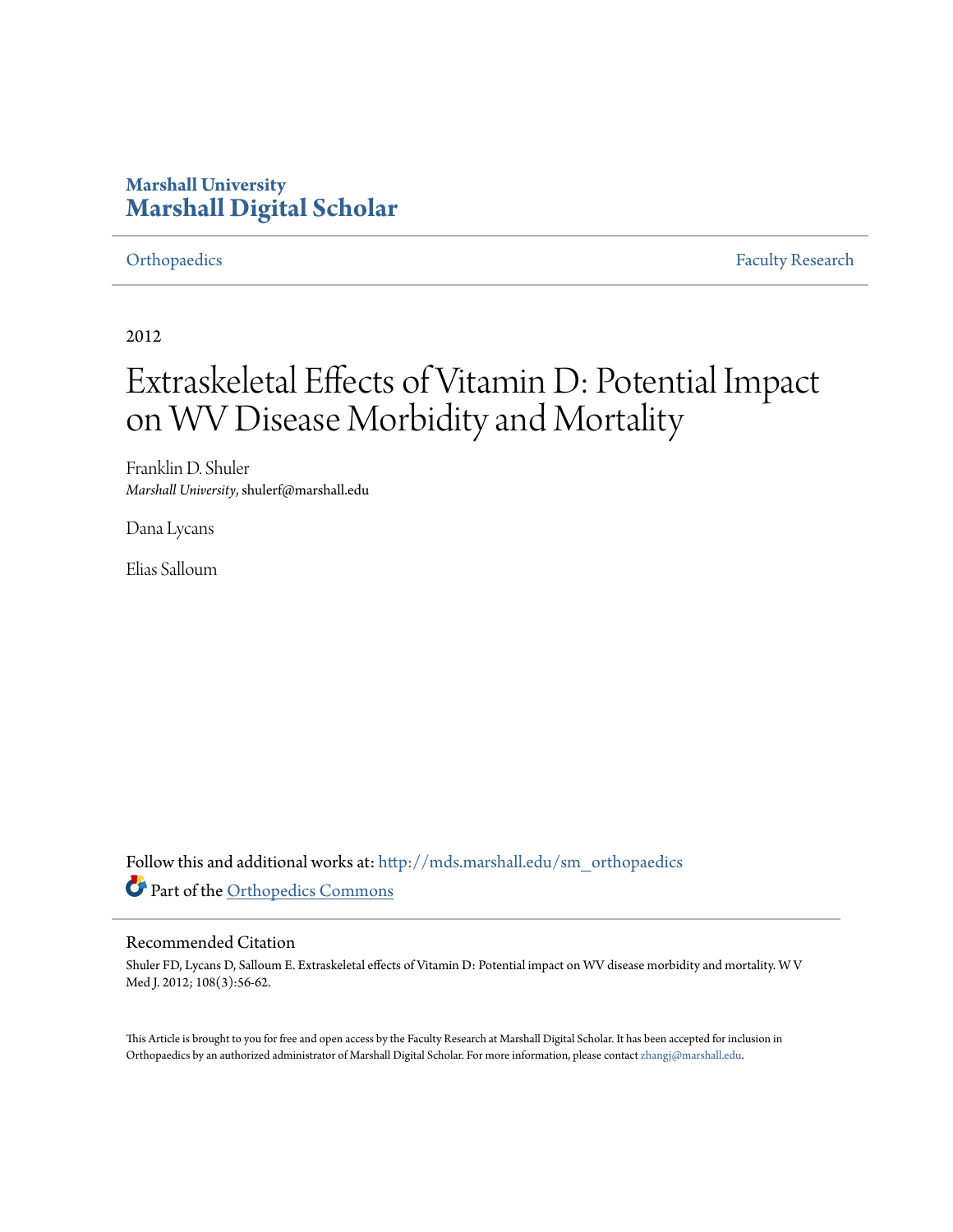# Extraskeletal Effects of Vitamin D: Potential Impact on WV Disease Morbidity and Mortality

#### **Franklin D. Shuler, MD, PhD**

*Director, Orthopaedic Research Associate Professor of Orthopaedic Trauma Associate Program Director, Orthopaedics Medical Director, Geriatric Fracture Program Joan C Edwards School of Medicine Marshall University, Huntington*

**Dana Lycans, MSIII** *Medical Student, JCESOM, Marshall University*

**Elias Salloum, MSIII** *Medical Student, JCESOM, Marshall University*

# **Abstract**

Vitamin D is an essential nutrient and a secosteroid hormone that regulates many physiologic processes beyond calcium and bone homeostasis. These "extraskeletal" effects are impacted by the circulating levels of the storage form of vitamin D, 25-hydroxyvitamin D3. Levels of vitamin D can be detected after completing a simple 25(OH)D blood test. Vitamin D deficiency (<30 ng/mL) is associated with a higher risk of many chronic diseases including, but not limited to, fourteen types of cancers, type 1 and 2 diabetes mellitus, obesity, cardiovascular disease, hypertension, stroke, and asthma. This article explores the association between vitamin D deficiency and the burden of chronic diseases in West Virginia.

# **Introduction**

Vitamin D has well-established roles in calcium and bone homeostasis. Recently, this necessary nutrient has been shown to regulate many other disease and metabolic processes. These "extraskeletal" effects of vitamin D include potential beneficial effects on the prevention of cancer, obesity, diabetes, cardiovascular disease, stroke, and asthma. These diseases burden West

Virginia with significant impact on morbidity and mortality (**Table 1**).

Many variables affect these chronic diseases. West Virginia leads the nation in the following: current smokers (25.6%), limitation in physical activity (27.1%), insufficient sleep and rest (52.6%), and self reported poor health (25.8%).1 West Virginia ranks second in the nation for obesity (32.5%) and for percent of population > 65 years of age.1-4 In addition, West Virginia has one of the lowest yearly solar irradiance rates in the country which affects the cutaneous synthesis of vitamin D (**Figure 1**). 5

The principal mechanism for synthesis of the storage form of vitamin D, a potent fat-soluble secosteroid hormone, is skin exposure to sunlight, a mechanism that is less efficient with increasing

age.<sup>6</sup> Cutaneous production of vitamin D is dramatically altered by sunblock application (SPF 15; 99% reduction in synthesis) and seasonal effects due to location with negligible production from mid-October to mid-March in West Virginia (**Figure 2**).6 Additionally, an increase in body mass index (BMI) decreases the bioavailability of fat-soluble vitamin D with a 1% increase in BMI associated with a 5% decrease in serum vitamin D levels.6,7,8 As obesity increases in West Virginia, so does the risk of vitamin D deficiency. All of these factors (inactivity, obesity, location and age) make the risk of vitamin D deficiency greater for our population.

The storage form of vitamin D, 25-hydroxyvitamin D3 or 25(OH) D, can be determined with a simple blood test with deficiency defined

|  |  | Table 1. Important WV chronic diseases affected by Vitamin D levels. <sup>1</sup> |  |  |  |  |  |  |
|--|--|-----------------------------------------------------------------------------------|--|--|--|--|--|--|
|--|--|-----------------------------------------------------------------------------------|--|--|--|--|--|--|

| Disease (alphabetical) | <b>Prevalence in WV</b>   | <b>Vitamin D</b><br>connection |  |
|------------------------|---------------------------|--------------------------------|--|
| Asthma                 | 8.8%                      | Yes                            |  |
| Cancer                 | 10.4%                     | Yes                            |  |
| <b>Diabetes</b>        | 12.4% (1st highest in US) | Yes                            |  |
| <b>Heart Disease</b>   | 10.3% (1st highest in US) | Yes                            |  |
| Hypertension           | 38.4% (2nd highest in US) | Yes                            |  |
| Obesity                | 32.5% (2nd highest in US) | Yes                            |  |
| <b>Stroke</b>          | 3.7% (3rd highest in US)  | Yes                            |  |

# **Objectives**

*The objective of this article is to explore the association of vitamin D deficiency on major contributors to West Virginia disease morbidity and mortality.*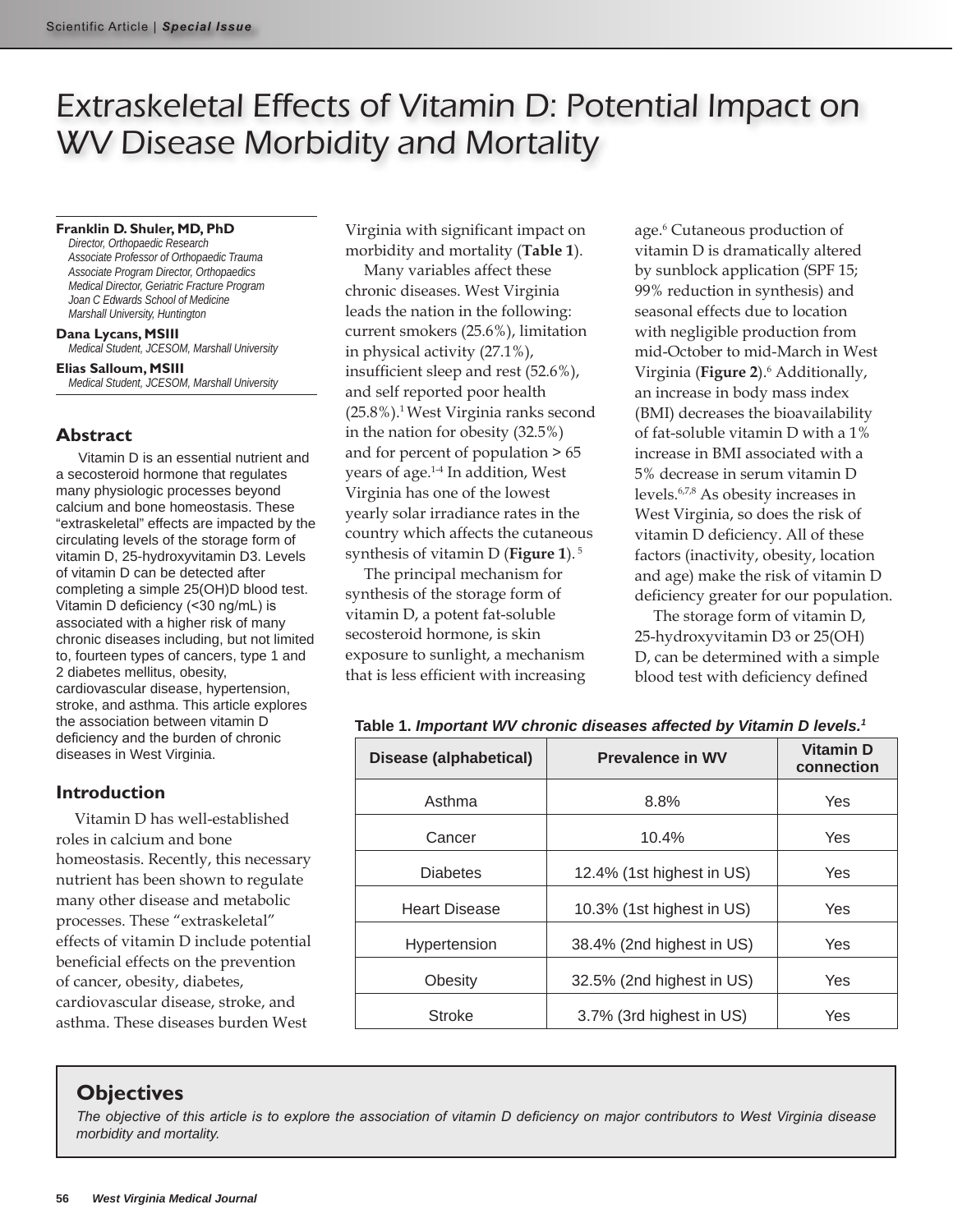as less than 30 ng/mL.11 Vitamin D deficiency reportedly affects about 50% US adults, with up to 54% deficiency prevalence noted among adolescent females.12-15 Because of increasing evidence linking vitamin D deficiency with chronic diseases, diagnosis and prevention beginning in childhood is paramount.

The purpose of this review article is to use current data to explore the association between vitamin D deficiency and the burden of chronic diseases in West Virginia.

# **Normalcy**

The human body uses about 3000 to 5000 IU vitamin D3 per day.16 If cutaneous synthesis is altered (sunblock, season, age, skin coloration and disease states), it is very difficult to obtain this amount from a non-supplemented diet, even with a diet rich in fatty wild-caught fish.6,14,17 Because of this, numerous health care leaders have proposed a dramatic increase in the adequate intake of vitamin D over current recommendations.18 Many of the supplementation protocols used in studies cited in this manuscript have not accounted for the discrepancy in total daily use  $(4000-5000 \text{ IU}/\text{d})$ and recommended adequate intake (from 200 IU/d to 600IU/d; dependent on age and pregnancy) of vitamin D3. We therefore have placed more emphasis on studies that have conclusions based on direct testing of 25(OH)D and its impact on chronic diseases.

# **Cancer**

The prevalence of cancer in West Virginians is 10.4%.<sup>1</sup> Numerous studies have shown a correlation between 14 cancers, including colorectal, breast, and prostate, and vitamin D deficiency.19 Data is inconsistent regarding vitamin D supplementation and lowered cancer risk. For example, the



#### **Figure 1.**

*United States Solar Irradiance Map. The average yearly solar irradiance in Watt/hr is demonstrated. West Virginia has one of the lowest rates in the contiguous US. Source: National Renewable Energy Laboratory.3 Available at http://www.nrel.gov/gis/solar.html*



#### **Figure 2.**

*37th Parallel and effect on vitamin D production. West Virginia is above the 37th parallel resulting in negligible cutaneous production of vitamin D from mid-October to mid-March. When the leaves are falling, so are 25(OH)D levels. There is a direct correlation with vitamin D deficiency and distance from the equator.9,10*

Women's Health Initiative showed supplementing 400 IU of vitamin D3 combined with 1000 mg calcium daily to have no effect on the incidence of colorectal cancer or breast cancer.20,21 Lappe et al.

showed a significant reduction in all-cancer risk for women taking 1100 IU of vitamin D3 and 1500 mg of calcium supplementation.22 The direction of association is dependent on sufficient levels of 25(OH)D.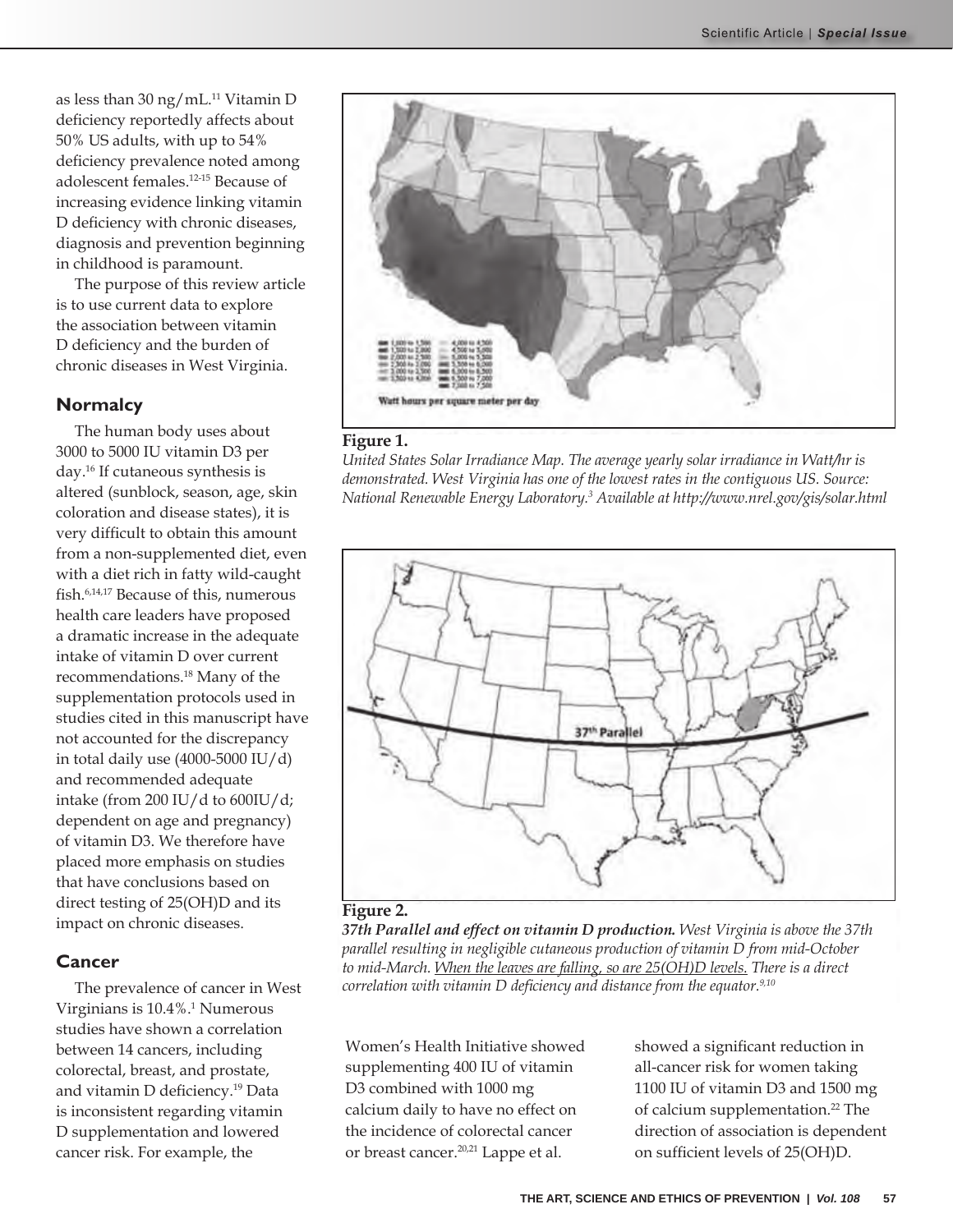Cancer risk is decreased when levels of 25(OH)D are at least 32 ng/ mL.23 Gorham et al., demonstrated a 50% reduction in colorectal cancer risk at 33 ng/mL 25(OH)D with a World Health Organization (WHO) working group identifying colon cancer as the greatest risk associated with poor vitamin D status.<sup>24</sup> Garland et al., showed a 50% reduction in breast cancer risk at 52 ng/mL 25(OH)D.25 In general, the levels of circulating 25(OH)D needed to reduce cancer risk in the population are much higher than current vitamin D adequate intake recommendations.

# **Cardiovascular disease (CVD), Hypertension, Stroke**

West Virginia has the highest rate of cardiovascular disease in the US; 10.3% of our population has symptomatic coronary artery disease.<sup>1</sup> The mechanisms in which vitamin D may lower cardiovascular risk have not been fully elucidated, but many possible mechanisms have been proposed. For hypertension, the renin-angiotensin-aldosterone system (RAAS) appears to be suppressed by vitamin D with the risk of hypertension increasing from south to north in the Northern hemisphere.<sup>26,27</sup> Thus, a deficiency may lead to hypertension, a risk factor for CVD. Deficiency of vitamin D is associated with poor glycemic control<sup>28</sup>, another risk factor for CVD. The presence of vitamin D decreases inflammatory markers and even increases antiinflammatory markers, each of which is beneficial to the cardiovascular system.29,30 Vascular smooth muscle and endothelium responds to vitamin D in a cardioprotective way by decreasing smooth muscle cell proliferation<sup>31</sup>, inflammation<sup>16</sup>, and thrombosis.<sup>33</sup> Each of these is a risk factor for cardiovascular disease. Unfortunately, adequate clinical trials looking at vitamin D

supplementation with cardiovascular endpoints are lacking. The Framingham Offspring Study demonstrated an 80% greater risk for cardiovascular disease when vitamin D levels were less than 10 ng/mL compared to participants with a 25(OH)D level greater than 15 ng/mL.34 Both the Nurse's Health Study and the Health Professionals Follow-up Study found an increased incidence of hypertension when 25(OH)D levels were below 15 ng/mL compared to levels above 30 ng/mL.<sup>35</sup>

A more recent study showed postmenopausal women with 25(OH)D3 levels <20 ng/mL to have increased cardiovascular risk factors as well as an increased risk of cardiovascular disease, cerebrovascular disease, and death when compared to the non-deficient (>20 ng/mL 25(OH) D3) group. Another recent study, which followed suspected acute coronary syndrome patients for 2 years, reported an inverse relationship with death within that 2 year period and vitamin D status. Clearly, vitamin D plays a role in the health of the vascular system, but research to determine the optimal level of vitamin D and the role of supplementation is needed.<sup>36</sup>

Clinical trials examining the effect of Vitamin D supplementation on blood pressure have variable results. One meta-analysis of 8 clinical trials demonstrated a significant 3.1 mmHg reduction in the diastolic pressure with a non-significant 3.6 mmHg reduction in systolic pressure when vitamin D was supplemented.37 Another meta-analysis of 10 trials found that most did not show statistically significant effects on blood pressure.38 Meta-analysis of trials investigating the effects of vitamin D supplementation on cardiovascular outcomes, including myocardial infarction, stroke, and other cardiac and cerebral outcomes showed no statistically significant effects.38 Trials performed to date,

however, have significant variation in the vitamin D levels that were used to define insufficiency, measured outcomes, doses used, and identified confounders.<sup>38</sup>

Multiple studies have demonstrated an association between vitamin D insufficiency and cerebrovascular disease mortality with one recent study showing twice the risk of stroke from lowest (<9.8 ng/mL 25(OH) D) to highest quartile (>21.5 ng/ mL 25(OH)D).39,40,41 Carrelli et al. found a correlation between carotid atherosclerosis, a major risk factor for stroke, and 25(OH)D status.42 A population-based study found data that suggests a reduced intake of vitamin D in elderly patients, along with low serum concentrations of 1,25-dihydroxyvitamin D, leads to an increased risk for future strokes.<sup>43</sup> With numerous studies revealing an association between vitamin D status and cerebrovascular risk, future research should be directed at determining whether a causal relationship exists through clinical supplementation trials.

# **Asthma**

Asthma is a chronic inflammatory airway disease caused by a combination of environmental and genetic factors. In recent years, the prevalence of children with asthma was significantly higher in WV than the nation as a whole. According to a CDC report based on 2009 data, around 9% of West Virginians carried a diagnosis of asthma.<sup>1</sup> With such a strong prevalence, it is crucial to continually seek new methods to treat and reduce the incidence of this common disease.

Vitamin D receptors are located in multiple lung cell types and have beneficial effects on asthma control. Several mechanisms are used to promote these effects including reducing hyperplasia and airway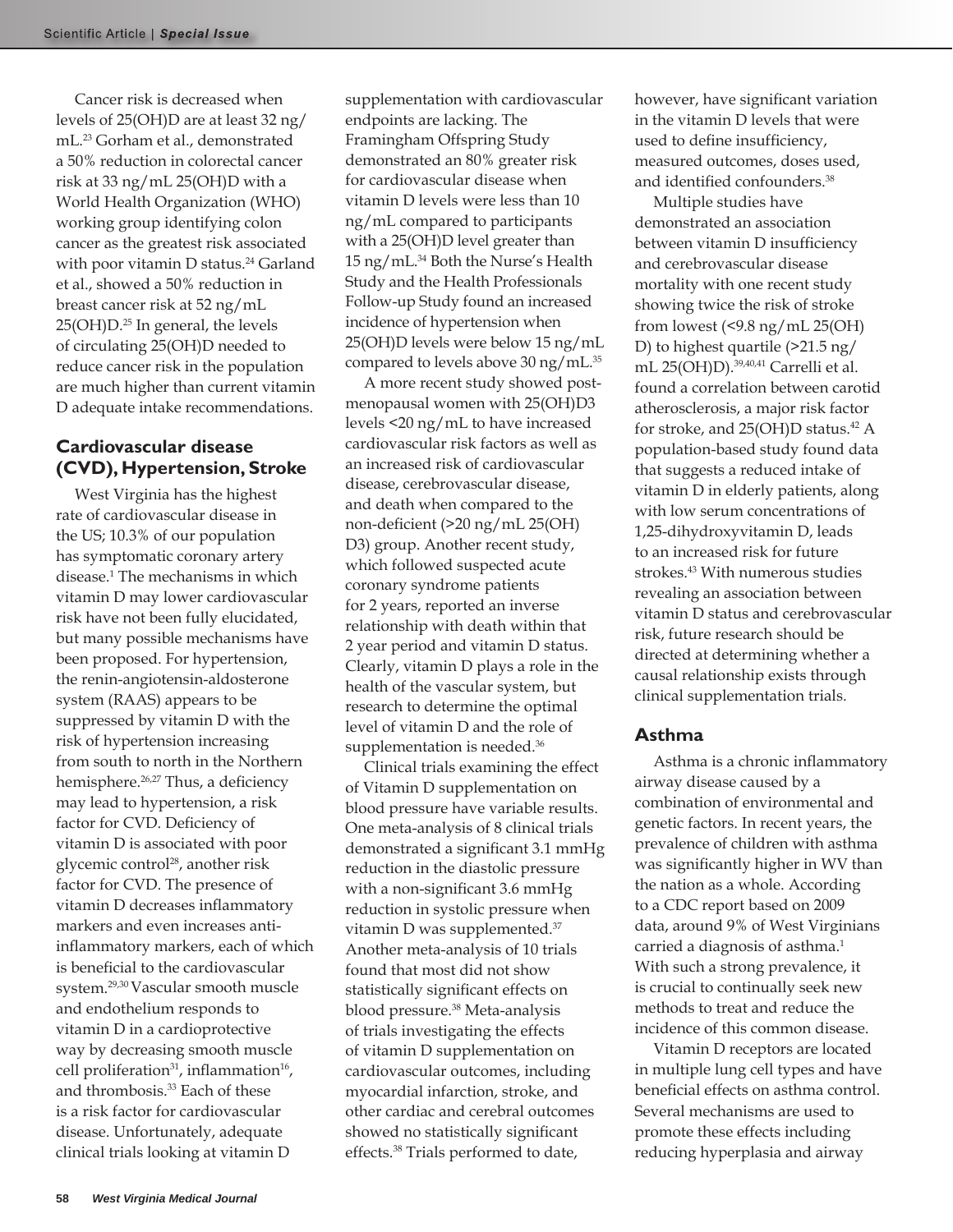smooth muscle proliferation, decreasing inflammation, promoting lung immunity, slowing cell cycling, and enhancing the effects of exogenous steroids.44,45 An inverse relationship between vitamin D status and serum IgE levels was demonstrated by Ma and Zhen.<sup>46</sup> This supports the idea that vitamin D deficiency is related to increased risk of asthma and allergy.<sup>47</sup> A study by Alyasin et al. in 2011 showed that serum 25(OH)D levels were inversely associated with asthma.<sup>48</sup> This was a cross-sectional study conducted with children and, after adjusting for age, BMI, and sex, the correlation between vitamin D and asthma increased. The study also found a significant relationship between pulmonary function test outcomes, such as FEV1 and FEV1/FRC, and vitamin D levels. Similarly, a case control study by Ehlayel et al. in 2011 suggested a link between vitamin D deficiency and development of asthma and allergic

diseases.49 Vitamin D levels were lower in asthmatic children than in control subjects.<sup>49</sup> Furthermore, a Chinese case-control cohort study revealed that genetic polymorphisms of vitamin D binding protein increase the susceptibility of asthma within the Chinese Han population.<sup>50</sup> Searing et al. demonstrated *in vitro* that vitamin D can enhance the action of glucocorticoids on inflammation.<sup>51</sup> Thus, correction of vitamin D deficiency, which is often associated with asthma, could be a possible therapeutic option for glucocorticoid resistant asthma. The exact role 25(OH)D plays on the pathogenesis of asthma is still under investigation, but a significant correlation has been made to higher serum levels of vitamin D and reduction of asthma.

# **Diabetes and Metabolic Syndrome**

West Virginia ranks among the highest in the nation for prevalence of diabetes with estimates for adults approximately 12.4%.1 West Virginia also ranks second nationally for obesity rates with a prevalence of 32.5%.1 Several studies show an inverse relationship between BMI and concentrations of 25(OH)D.<sup>7,8</sup> Because vitamin D is fat soluble, it is readily taken up by fat cells, and this sequestration of vitamin D likely plays a large role in its decreased bioavailability.<sup>8</sup> Decreased levels of 25(OH)D associated with higher BMI may play a key role in insulin resistance and thus type-2 diabetes in metabolic syndrome. Research in this area is relatively new, and there are some conflicting findings. One analysis showed an association between higher vitamin D concentrations and a reduced risk for developing type 2 diabetes mellitus in men only.<sup>52</sup> Chiu et al. found increased risk for metabolic syndrome with lower 25(OH)D levels.<sup>28</sup> Additionally, they found that vitamin D is

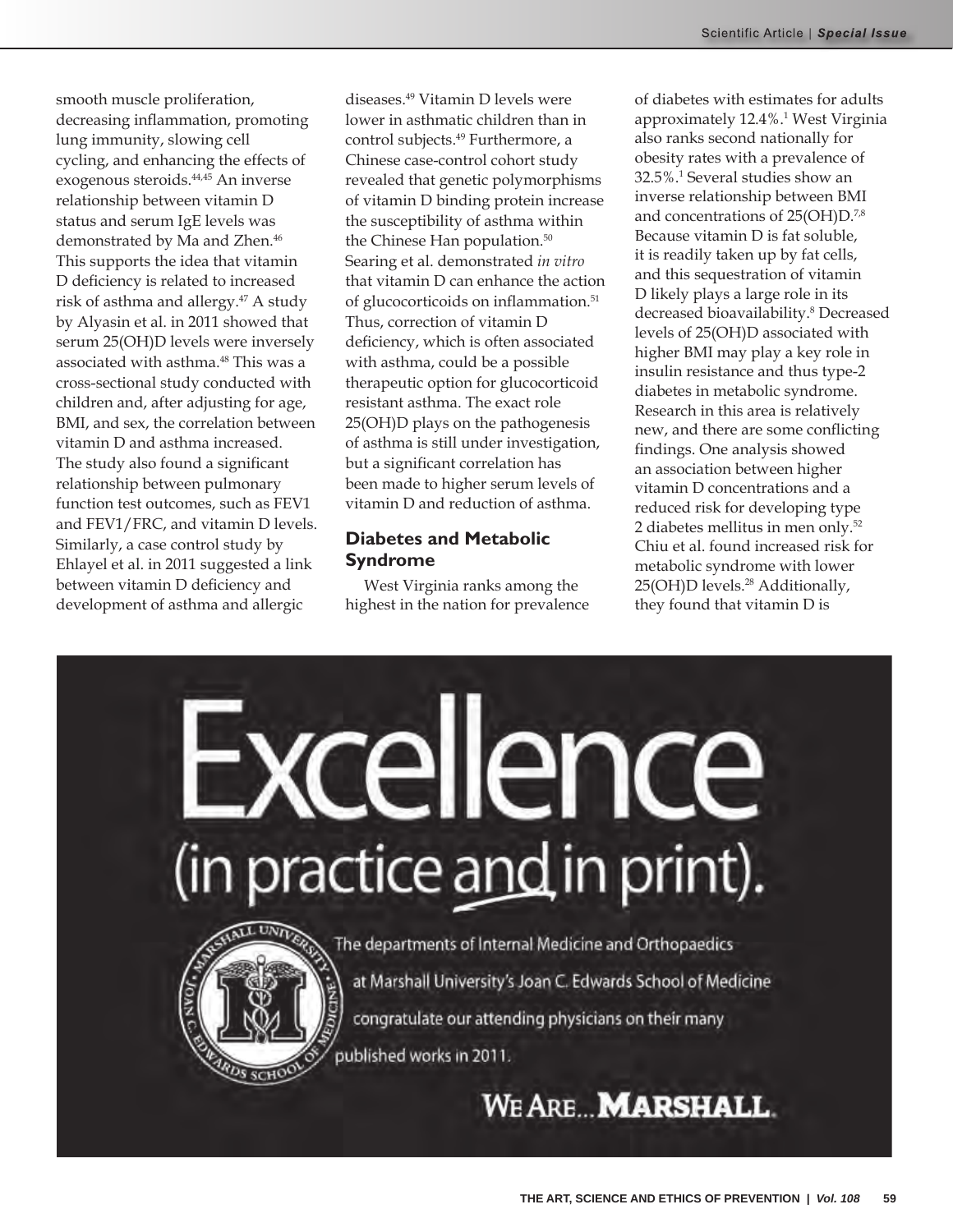directly associated with insulin sensitivity and release from betacells.28 Unfortunately, randomized trials investigating the effects of vitamin D supplementation have failed to consistently demonstrate a beneficial effect on insulin resistance or insulin secretion.53 Most of these studies were very short in duration (4 days to 2 years), which may not be long enough to show clinically significant beneficial effects.

Vitamin D receptors are present in activated T and B-lymphocytes and in activated macrophages, which make up a portion of our immune response. Mouse models were used to show that reduction in the incidence of type 1 diabetes was achieved if the mice received 1,25(OH)<sub>2</sub>D3 early in life.<sup>54</sup> Of note, the autocrine production of the locally active form of vitamin D,  $1,25(OH)$ <sub>2</sub>D3, is critically dependent on adequate concentration of 25(OH) D.55 Another study in by Hyppönen et al. followed a cohort of children for the first 31 years of life. They observed that children who received 2000 IU vitamin D during their first year of life decreased their risk of developing type 1 diabetes by 78% compared to children who did not receive supplementation.<sup>56</sup> A meta-analysis by Zipitis and Akobeng demonstrated significant reduction in the incidence of type 1 diabetes with supplementation of vitamin D in the first year of life.<sup>57</sup> Follow-up studies are needed to establish the best treatment regimen for vitamin D supplementation.

# **Vitamin D Levels for Extraskeletal Benefit**

Currently, vitamin D intake recommendations are based solely on bone health and do not consider the potential extraskeletal benefits of higher vitamin D levels. Bischoff-Ferrari et al. suggested target concentrations of at least 30 ng/mL, with ideal levels of 25(OH)D around 36-40 ng/mL.<sup>58</sup> They also estimated that to bring half the population to

| Disorders of parathyroid gland                 | Other hyperparathyroidism                          |  |  |  |
|------------------------------------------------|----------------------------------------------------|--|--|--|
| Hypoparathyroidism                             | Rickets, active                                    |  |  |  |
| Osteomalacia, unspecified                      | Unspecified vitamin D deficiency                   |  |  |  |
| Disorders of phosphorus metabolism             | Disorders of calcium metabolism                    |  |  |  |
| Chronic kidney disease (CKD)                   | Secondary hyperparathyroidism<br>(of renal origin) |  |  |  |
| Osteoporosis                                   | Other osteoporosis                                 |  |  |  |
| Disorder of bone and cartilage,<br>unspecified | Paget's Disease                                    |  |  |  |
| History or risk of falls                       | Fibromyalgia                                       |  |  |  |
| Malabsorption syndrome                         | History of bariatric surgery                       |  |  |  |
| Liver Disease                                  | Anticonvulsant use                                 |  |  |  |

**Table 2.** *Indications for 25(OH)D Testing that may be eligible for Medicare Reimbursement.55* 

the ideal concentration of 25(OH)D, daily intake between 700 and 1000 IU of vitamin D would be required.58 Lappe, however, estimated optimal levels of 25(OH)D to be as low as 30-32 ng/mL.55 Heaney projected that supplementing the entire population with 2000 IU/day of vitamin D3 would result in at least 80% of the population having a 25(OH)D level greater than 32 ng/mL.<sup>59</sup> Daily intake and production of vitamin D varies widely with age, BMI, outdoor activity level, sunblock use, various disease states (e.g. kidney or liver disease preventing key hydroxylation reactions), time of the year, and latitude.<sup>6</sup> The only way to diagnose and safely treat vitamin D deficiency is to measure serum 25(OH)D. Unfortunately, insurance coverage for measurement is limited.<sup>55</sup> Current indications for obtaining 25(OH)D levels are listed in Table 2. Laboratory testing reimbursement can occur up to 4 times per annum with levels determined following supplementation protocols to correct vitamin D deficiency.

There are three ways to impact vitamin D stores: sun exposure, diet or supplementation. In people with light skin coloration, sun exposure below the minimal erythemal dose (skin redness) is usually enough to make sufficient daily vitamin D requirements. This is typically about 10 minutes during the day from 10:00 am to 3:00 pm without sunscreen and with minimal clothing (i.e. swimsuit).<sup>55</sup> However, at latitudes above 37 degrees North, from mid-October to mid-March, no vitamin D is made cutaneously due to the steep solar angle.<sup>55</sup> (**Figure 2**) Current public sensitivity connected to sun exposure is worth noting. Early studies demonstrated that skin cancer rates increased with sun exposure, however, non-skin cancer rates actually decreased.<sup>60,61,62</sup> Additionally, one should emphasize that many of our vital processes have an evolutionary dependence on sun exposure and vitamin D production (e.g. immunity) with over 20 photoactive products produced cutaneously following sun exposure.<sup>6,63</sup> The ultimate effect of blocking normal cutaneous photoproduct synthesis with sunblock is not known.